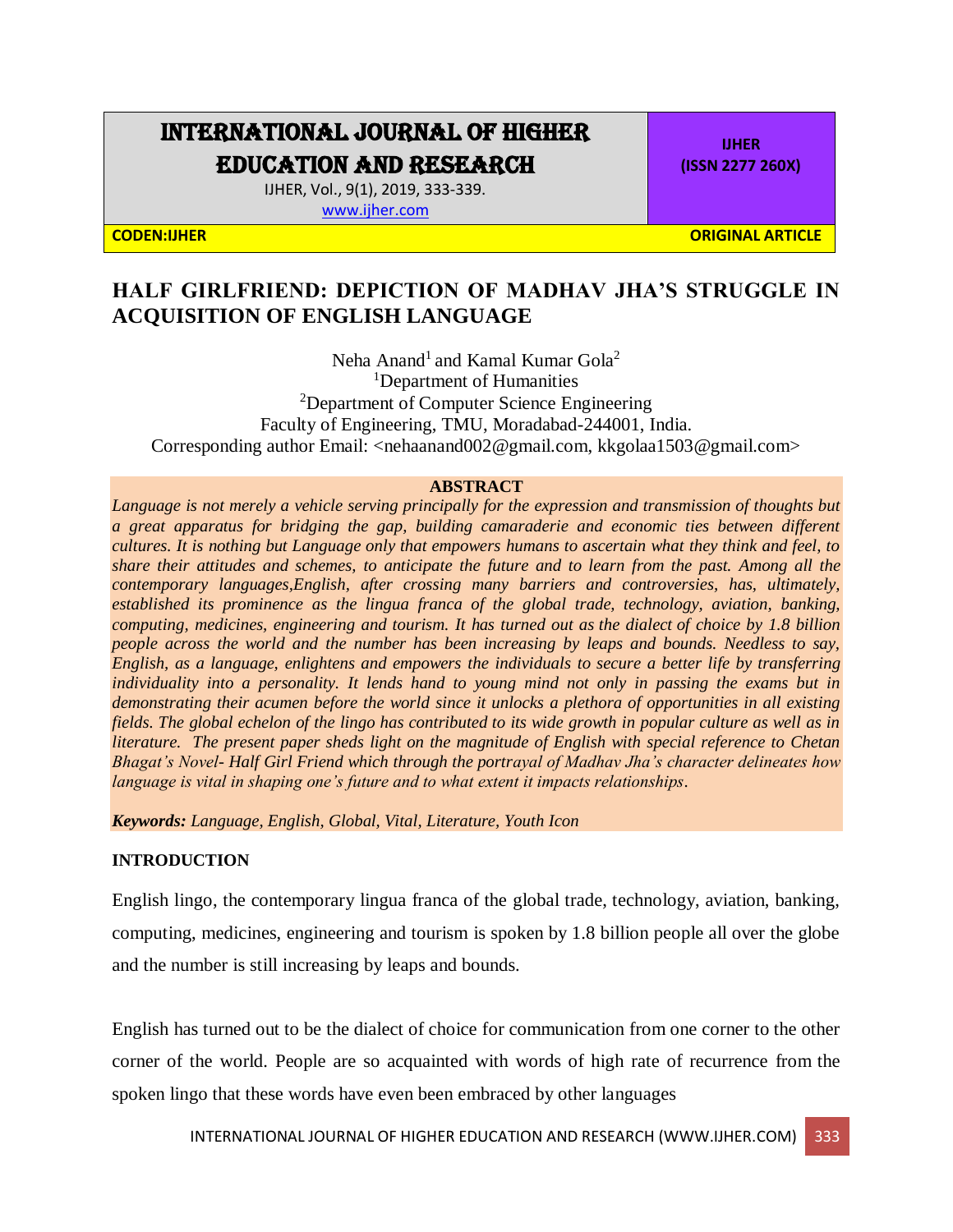Since English is not the first language of majority of Indians, the standard of English has not spring up to the extent, to that radius, it should effectuate. Due to the less attention paid by the education ministers, it has not come out with the marvelous results. Teaching English which is the 'language of development', 'the language of modernization', 'the language of science and technology', 'the language of opportunity', has become herculean task here and now and incontrovertibly, the reason of this is that students apprentice English alike other subjects, not as language. Communicating in English is something that is not less than a bug bear

Literature, an apparatus to limn human élan vital in perspicacious way, ordains the writer to allay human race from despondency and to satisfy with untarnished fulfillment as literature which owns the credential of excellence, comprises the power that proffers an opportunity to earn wings of real aspiration of life in the idyllic cosmos of literature. Since time memorials the authors have been depicting the ills, sacraments, traditions and costumes of life through the different genres of literature.

Chetan Bhagat, a torch bearer for a gutsygeneration, a man who is ruling over the hearts of trillion, the one who jots down the present world ambiance with great expertise,known for his exposition of reality in contemporary society, is seen more as the voice of a creation than just an author. What makes him popular among the youth is his language in which he unveils limitless possibilities of words and this adds the feather of being 'The Best Seller'to his capHis style of writing is simple with short and crisp sentences, however owns the excellence to grab the readers' attention.His thoughts are set forth in such a way that the youngsters see echoes of their lives in his fables of campus life,call centers, communal violence, marriage, and love. Bhagat elects his protagonists and second fiddles aged chiefly 13 to 30from the real-life megalopolis and writes about each facet of India be it culture, its problems, and its language.

Half Girlfriend, seventh novel of Bhag*at,*recognizesthe young generation in general and theDelhians in particular.The story revolves around some of the societaltribulations, to be precise, the class discrepancy of Indian society, provincialidiosyncrasy, false pride of high society, difference between English and Non English type people.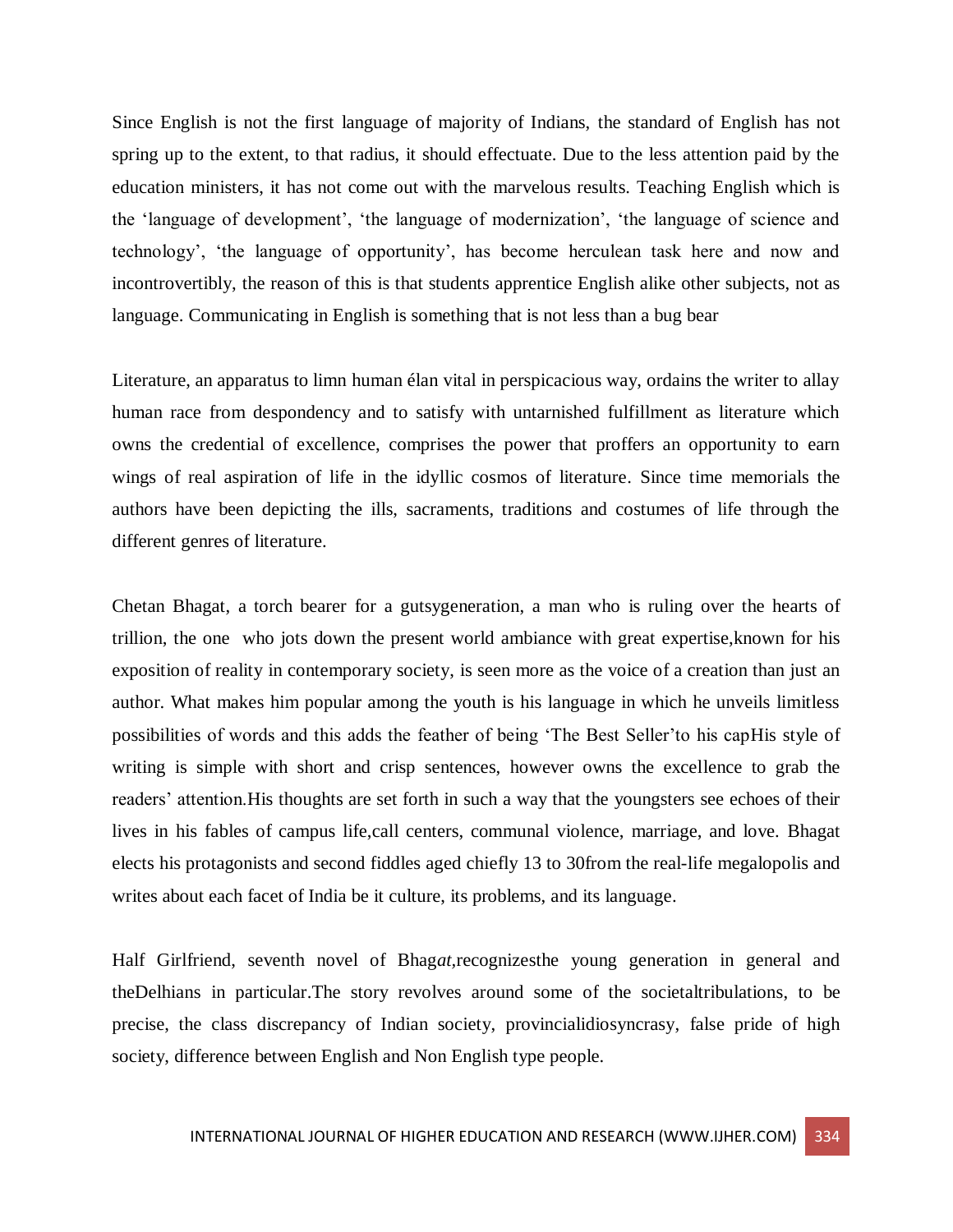#### **DISCUSSION**

Half girlfriend exhibits the division of the society between two groups in which one, a bevy of pompous, highbrow people, is competent to have English as cup of tea but another, a cluster of downtrodden, underprivileged, is phobia tic of conversing in English as for them talking in English is something that is next to unfeasible. Without having any idea of obscurities faced by the non English type people, theso called father of English lingo mock at them.Although the problem of not conversing in English does not seem so serious but it works as a termite in an individual's life since it results in their social isolation.

The novel, very realistically, showcases how language is vital in shaping one's future and to what extent it impacts relationships and this crucial aspect of the novel lifts it beyond a typical love story. Through the delineation of Madhav Jha, the protagonistof the novel,Chetan Bhagat, very pragmatically, brings to light howpeople who can't communicate in English find it farfetched when they come across to those who are silver tongued in English speaking but the moment the rustic people strive to make use of it they just become laughing stock and this situation gives birth to class conflict which is one of the key themes of Half Girlfriend.

Madhav Jha, a Hindi speaker, a Bihari boy, withdescent and good personality,hails from royalfamily of Dumraon, a small place,which lags behind in numerous urban amenities that enables a man to get exposed to many urban cultures. Like other people of Dumraon, Madhav too is not competent in spoken English that fetches him in troublesome situation over and over.

The very starting of the novel smokes out howedgy he is at the time of his interview at St. Stephen's college, a college famed for its English mores and rituals! At the time of his interview for admission, he greets the interviewer,

### *'Good morning, sir, sir, sir'(9)*

Hearing this interviewer laughs as his greeting shows as there are three persons. The way hereverts shows the high class-to-low-class-smile.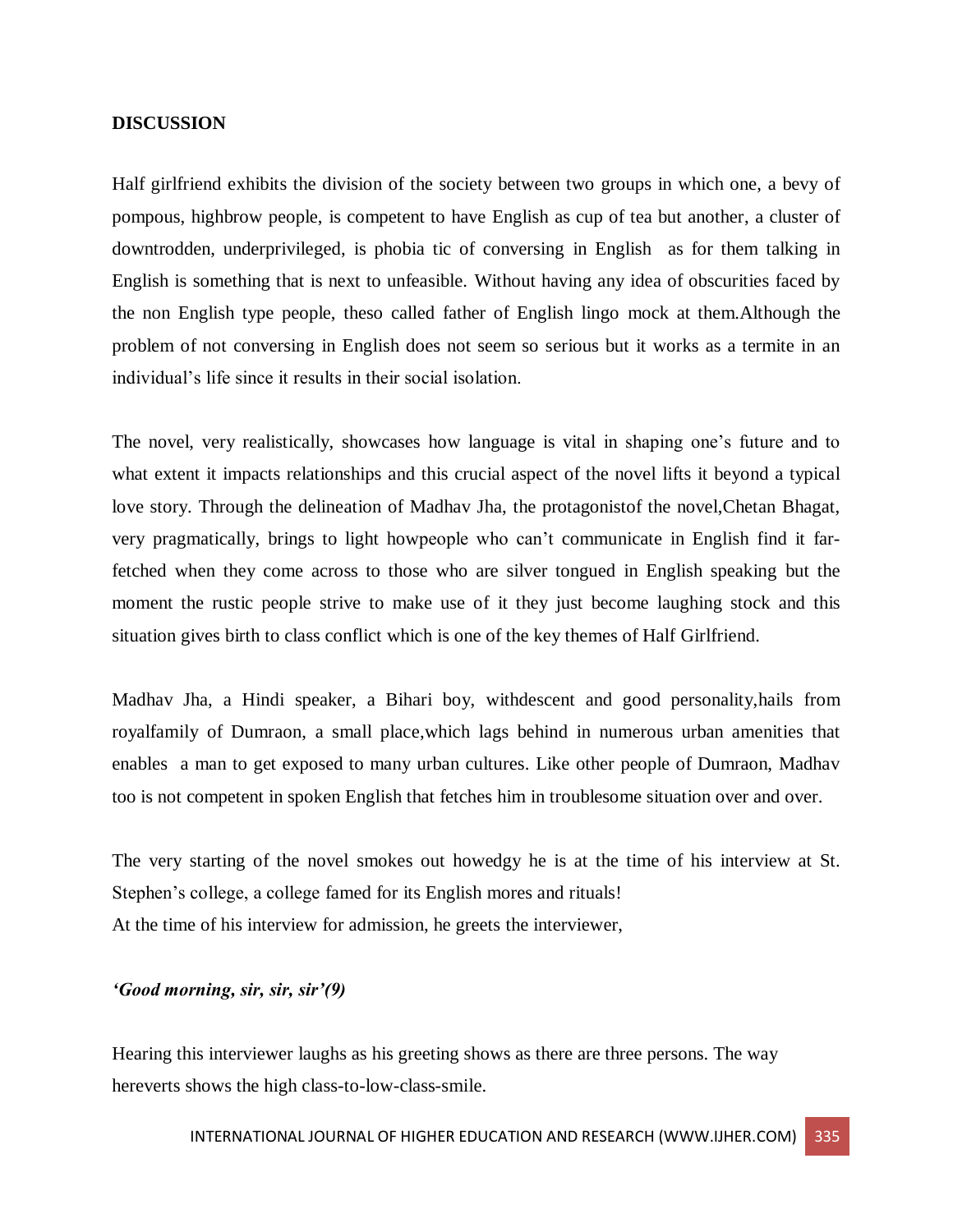# *"The smile of superiority, the smile of delight that they knew English and I didn't"* **(9)**

Conversing in English, at this time, is no less than herculean task for him as he is struggling a lot in constructing the sentences in his mind.

**'***Do you speak in full sentence? Prof. Gupta said in firm voice. I didn't fully understand his question. I kept quiet. 'Do you?' he asked again 'Yes,yes,' I said, my voice like a convict's 'So...why do you want to study at Stephen's? "I want good college,' I said after constructing the sentence in my head."(10***)**

Responding in English with countless pauses was projecting his image as incompetent, so Madhav decides to switch to Hindi. When Prof. Gupta asks him to speak in English only, he replies,

# *"Why? You don't know Hindi?'I said in reflex and in Hindi". (10)*

All the time long at his interview, he is feeling himself failure in getting the answer of "*why they had to interview me in English when I was more comfortable in Hindi"(10)*

His failure,on the ground of spoken Englishis, for sure, not his flaw, as a man like him has not got any exposure to that sort of institute which unlike St. Stephen has Hindi as medium of instruction where students and faculty both don't bother to think so earnestly about learning the expertise of English language. At his interview, he makes his heart clear by sharing the real fact about Dumraon, Bihar, the impecunious and the most reviled of Indian states.

*"People don't have any exposure to modernity and hold on to backward values. There is poor education. Nobody invests in my state." (12)*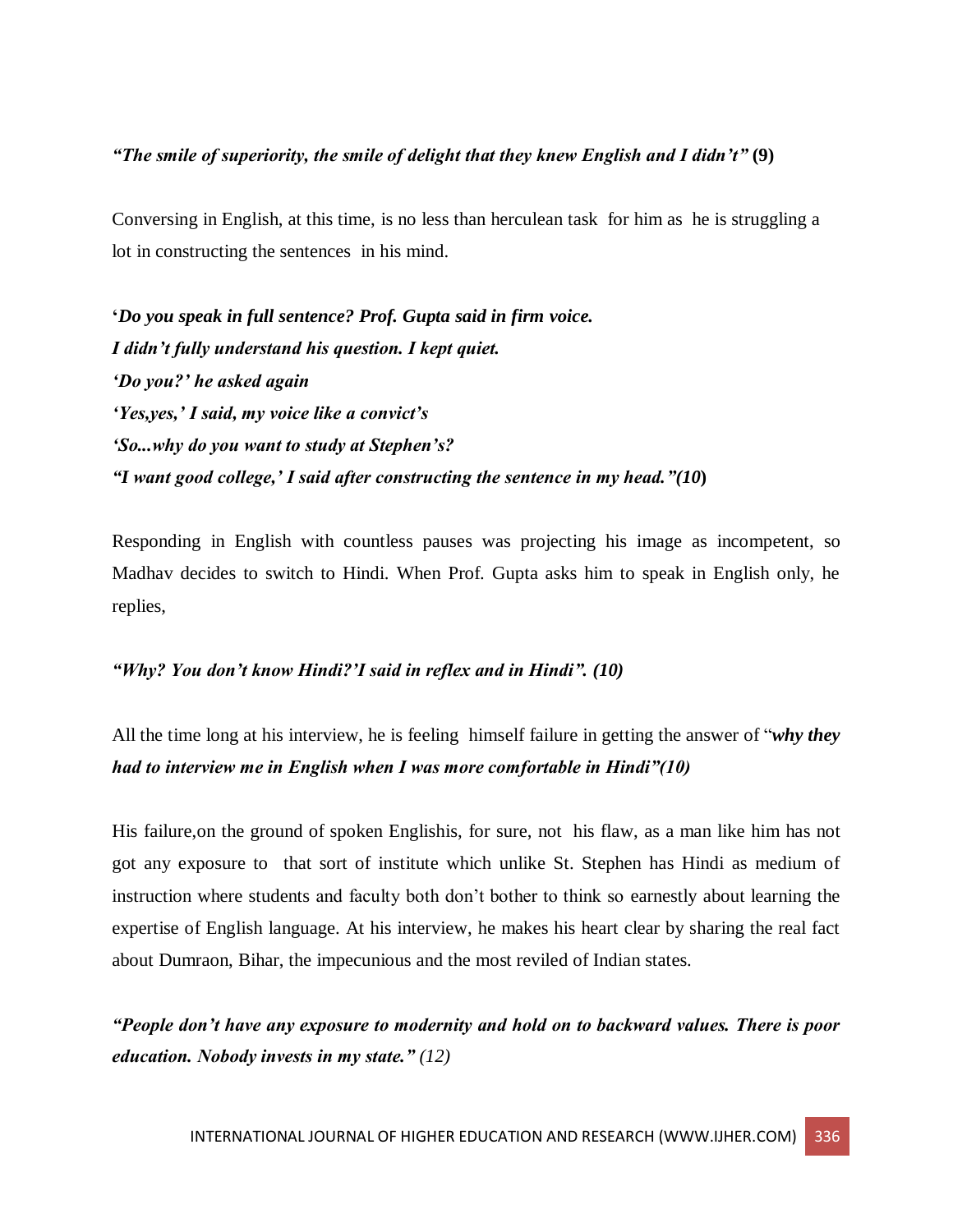At the end of interview, Prof. Fernandez recommends him to learn English which is, beyond the shadow of doubt, is of utmost importance in present scenario.

*"English is no longer a foreign language, Mr Jha.It's global Language. I suggest you should learn it."(13).*

Madhav, too, concedes that speaking English accurately is a least trait anticipated from every student pursuing Bachelor degree from St Stephen College and his survival solely depends on it. *Madhav"s thought, "Without English, I felt naked" and "if I would stay here – these English –speaking monsters would eat me alive". (10)*

Alike many HMTs (Hindi Medium Types according to Chetan Bhagat),Madhav thinks in Hindi, the language he speaks most often in.

*You see, we think in Hindi first and simply translate our thoughts, word for word (18)* The novel also highlights the disparity in English spoken by elites and non native speakers. The way non English type speak is considered unpolished by the elite class for whom only their language is eclectic and refined.

Madhav admits, *"My English was Bihari… It's embarrassing. It wasn't English. It was 90 per cent Bihari Hindi mixed with 10 per cent really bad English."*

Another instance that sheds light on his vulnerability on account of poor speaking skills is when he wants to tell Riya some tips of winning football match but he scares,

# *"How would I go beyond five words of English?"(16)*

He introduces himself to Riya and says **"Myself Madhav Jha,"(18) .** This expression of protagonist will surely be thought out unpolished by high class English people. He wants to ask Riya her introduction but he again feels himself tongue-tied *"I wanted to continue talking to her. I wanted to know her full name and her native place… I didn't know how to ask her in English, the language one needed to impress girls."(19)*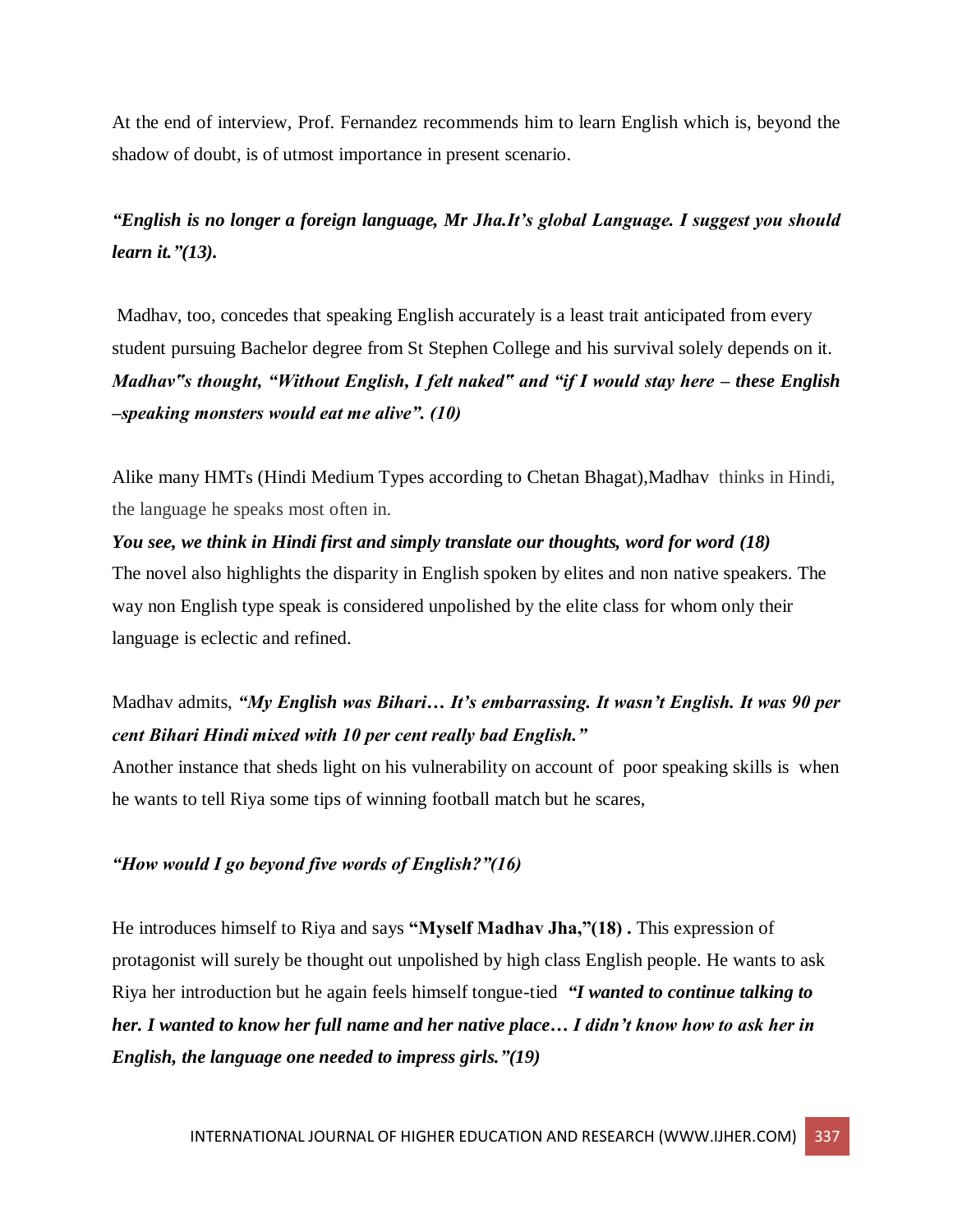Feelingso many obstacles in sentence construction, Madhav makes his mind up to switch to Hindi, the lingo he finds comfort in.

# *"My English isn't good… 'Can I talk to you in Hindi?"(25)*

His crush on Riya Somani, a girl born and brought up in aristocratic family of Delhi, makes him realize the importance of English in relationship as this is the only tool with which he can win the heart of Riya.

For him, now learning English is as important as winning the heart of his lady love. He does not lose his hope rather he puts his paramount efforts to grasp English language by reading English books and listening English songs.Subsequent to his Graduation, he acquires a job offer from a distinguished Multinational Bank –HSBC with a package of six lacs a year which exhibits the pains, the efforts he has gone though on ground of English speaking to get interviewed and selected for the Job.

Since he wants to lend a hand to his mother in her school, he makes a decision to go back to his village Sumraon. He aspires to raise fund for his school but that ispossible only when he will deliver a speech in front of Mr. Bill Gates who will be gracing the school function as chief guest. Madhav wants to leave no stone unturned in getting the fund hence joins a weekend classes at Patna's Pride English Learning Centre. Riya, too, helps out him by giving tips on effective delivery of speech. His speech exposes his hard work and unyielding will for Spoken English with which he achieves flying colour in receipt of necessary funds needed for the school.

The novel also highlights the reason due to which students like protagonist come across difficulties while speaking English. Incompetency among the students of remote areas is the result of poor infrastructure, up to date teaching pedagogies. Bhagat advocates effective measure in this novel which can be fruitful in acquiring the language. The appearance of sequences i.e. Madhav's preference of English while having a telephonic conversation with customer care executive, watching English music with subtitles, listening speeches on You Tube are extremely realistic strategies to get better language skills.